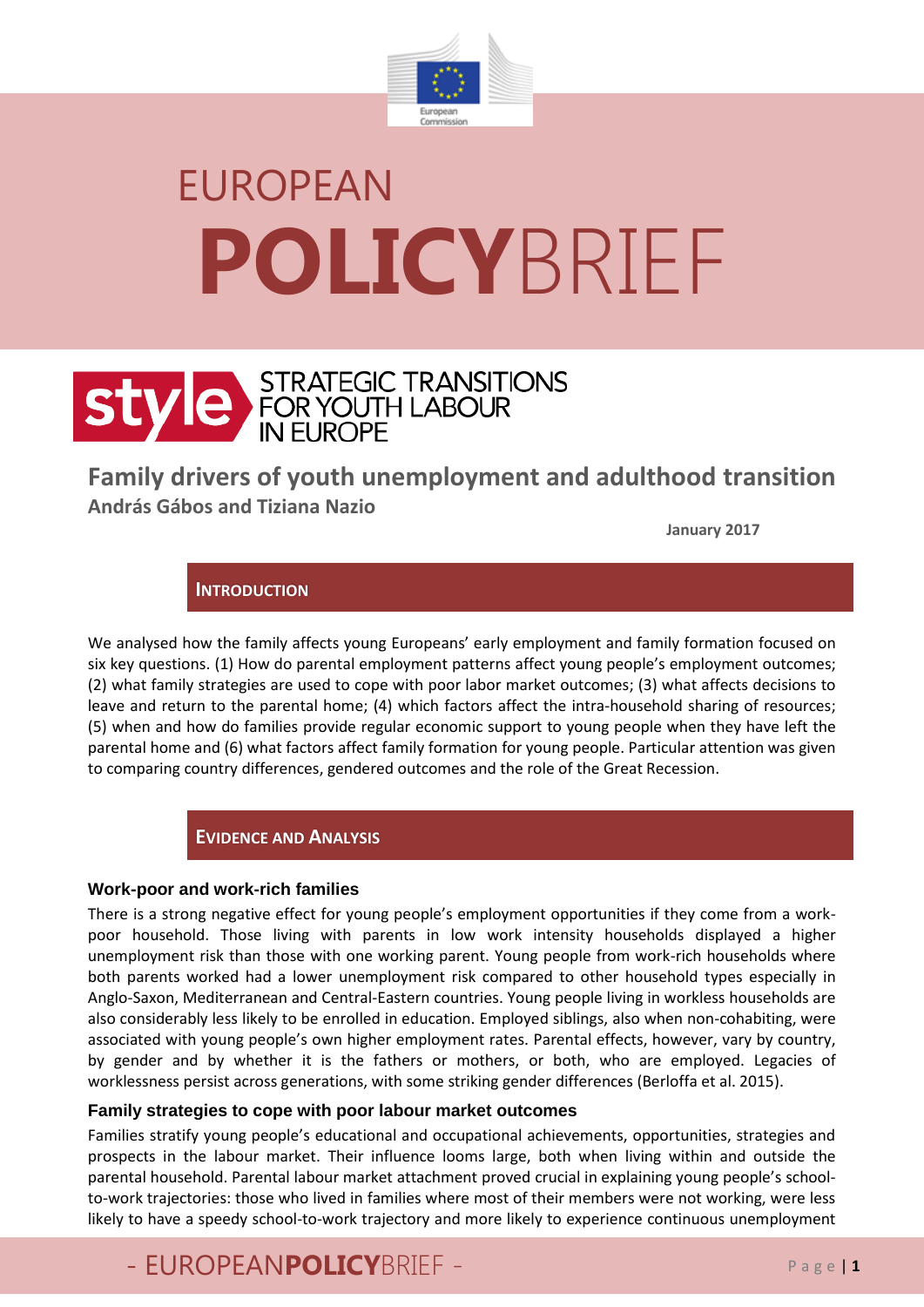or inactivity. Entering the labour market during the crisis (2008-2011) had a similar effect, buffered for those from a work-rich household. Higher-class families were more successful in securing effective employment decisions for young people. This might reflect their advantageous capacity to inform (through advice and guidance), support (through social networks, aspiration building, more effective guidance through the educational and employment systems), and back-up (economic support and/or longer coresidence) their young members (Berloffa et al. 2016).

#### **Leaving and returning to the parental home during the economic crisis**

Leaving home rates are lowest in Southern, Central-Eastern, Baltic countries and Turkey. Except for the Nordic and Central-Eastern countries, home-leaving rates decreased in all welfare regimes during the crisis. Males are more likely to co-reside with their parents. During the crisis, all countries but the Central-Eastern European member states, experienced an increase in the share of people returning home. There is an association between young people's and their households' resources and their decisions to leave or return to the parental home: higher parental resources seem to facilitate separation, while unemployment and precarious work negatively affect adulthood transitions to independence. Access to housing benefit allowances appears to be associated with a higher probability of leaving the parental home; the lack of such benefits is associated to more frequent decisions to return to the parental home (Gökşen et al. 2016).

#### **The role of parental material resources in adulthood transitions**

In households with higher income, young adults contribute less to the household budget and are more able to decide about their personal expenses. The unemployed and students contribute less and have lower ability to decide over personal expenses. Most young adults seem to benefit from co-residence when considering intra-household sharing of resources and support from parents. There is a strong social gradient (in terms of class and employment status) across countries in the likelihood to be recipient of regular inter-household cash transfers. While non-employed children seem more likely to benefit from regular parental income support across all social backgrounds, parental resources are more important than young people's needs. The risk of poverty among young people is higher than the population average and increased considerably during the economic crisis. The at-risk-of-poverty rate of the youth living independently, compared to those living in parental home, rose from 2005 to 2011. The relative poverty risk for young adults with low educated parents also increased during this period (Filandri et al. 2016a).

#### **Family formation strategies**

Parental background provides a strategic resource to young people in case of difficulties in establishing independence. Parental resources lowers risk of unfavourable outcomes, such as having a child when lacking financial independence. Young men and women from low socio-economic status families tend to get married earlier. No strong gender differences were identified in the way labour market status affects family formation strategies. This symmetry can be understood as evidence that young women in Europe are using the labour market to gain financial independence to the same extent as young men. Contextual characteristics (e.g. welfare generosity, housing and labour market characteristics) also point to the relevance of greater gender equality in employment. Higher female employment rates are significantly associated with more young people having advanced through all the steps of the process of transition to adulthood: independent living, employment, partnership and parenthood (Filandri et al. 2016b).

### **POLICY IMPLICATIONS AND RECOMMENDATIONS**

#### **1. Employment services and guidance for young people**

Family resources stratify labour market participation and social integration opportunities for young people. Policy interventions need to redress the intergenerational transmission of disadvantages. Focusing on young people whose parents or other family members do not work and on lower class families, key steps would be: (1) increasing opportunities for low and middle class children, and for low work intensity households to have their children pursue higher education; (2) offering later guidance for young peoples' strategic planning through the initial steps of their career, focusing both on young people's aspirations and motivation, and on giving them access to an effective service of job search. Policies and interventions should invest in educational programs (already from a young age) to increase self-awareness about one's abilities and interests; to equalise educational aspirations and expectations; as well as to provide more

## - EUROPEANPOLICYBRIFF - Page |2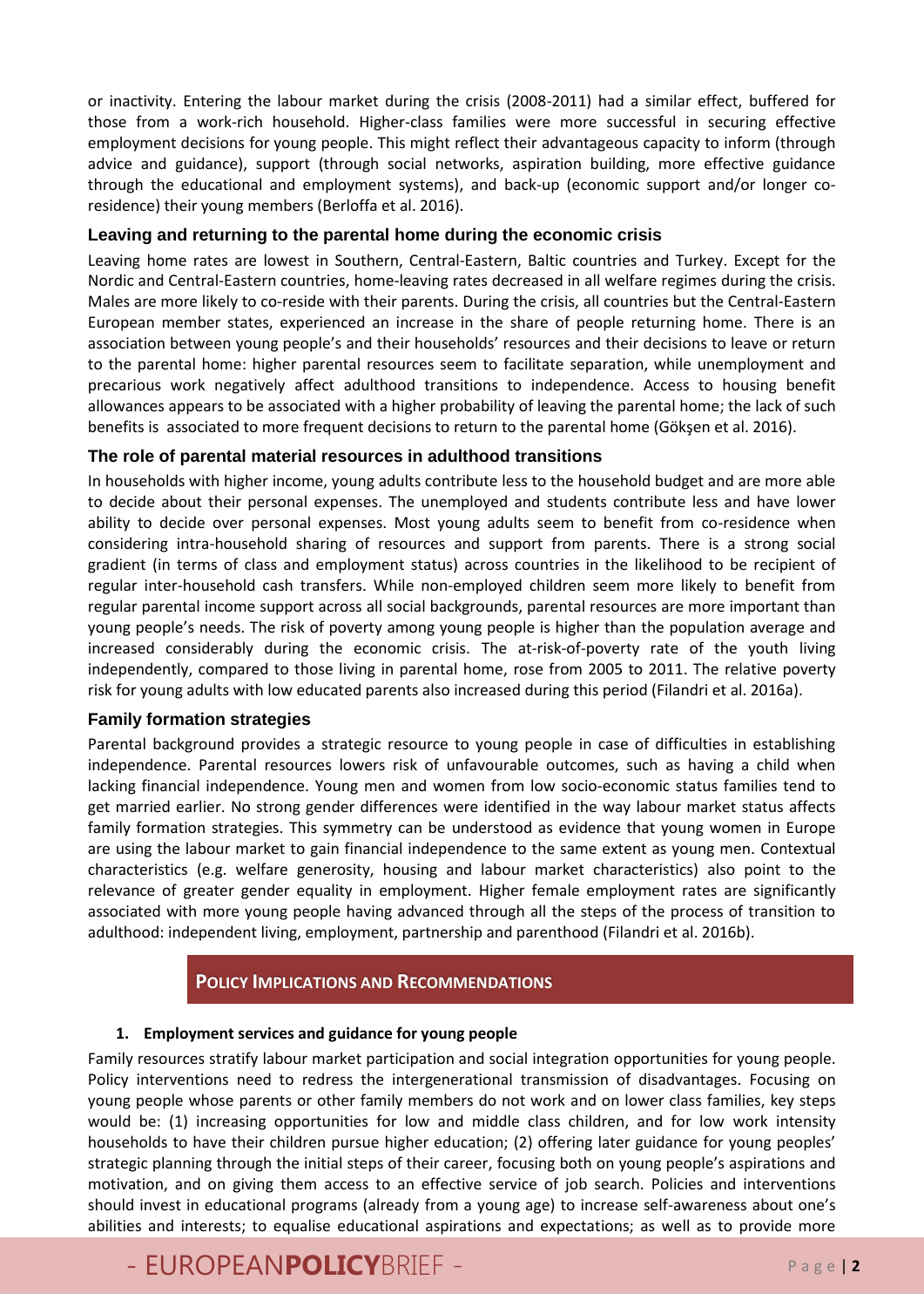broadly some of the soft-skills that better-off parents can afford to their children. Specifically, interventions should aim at securing a more even access to tertiary education by family background. Finally, providing wider and more access to opportunities for internships or company-based training, be it through investments in educational institutions' career-support functions or through employment agencies, could contribute to counterbalancing the advantages of wealthier families' resource capacities and personal networks.

#### **2. More gender equal opportunities in the labour markets**

Securing better employment prospects for women (as the mothers of young entrants) would both benefit employment outcomes for young people and favour family formation (Berloffa et al. 2016, Filandri et al. 2016b). There is a strong association between mothers' employment and their children's later occupational outcomes. For younger cohorts in recent times, a more gender equal participation in the labour market is associated with a greater advancement in the transition to adulthood, for both genders (Gökşen et al 2016, Filandri et al. 2016b). With growing levels of education and of uncertainty in the labour markets, selfrealisation, and personal autonomy (also through gaining an independent income) might be increasingly perceived as a necessary precondition to family formation by both genders. Addressing gender gaps early in the life course could help avoiding later inequalities and their long-term consequences. Anti-discrimination policies that promote gender equal access to employment and equal career opportunities, as well as conciliation policies to retain women in the labour force, might offer support to young people establishing an independent living and form their own families, while contributing to pursuing the objective of a more inclusive and sustainable growth at the societal level (Berloffa et al. 2016).

#### **3. Income support for unemployed and first-job seekers**

In most European countries, flexible jobs (agency work, fixed-term contracts, part-time work, mini-jobs, some forms of self-employment) risk becoming a lower segment of the labour force, catering especially for young people. But these jobs are unable to protect them from the risks of incurring a 'trap jobs' career, unemployment, parenthood or illness, or securing income guarantees in old-age. Young people from low social classes are most affected. There is a need to harmonise benefit systems to include young people, since segmentation of the labour markets, prolonged turbulence and informal work can easily become traps for those young people with disadvantaged social background and less parental resources. Redistributive policies aimed at supporting the income level of the lower class, especially during nonemployment, through a universal system of unemployment benefits for young people unrelated to the previous contributions history and/or housing allowances, could readdress these inequalities. The analyses from Tasks 8.4 and 8.5 support a measure by which government social protection programs ought to guarantee regular cash transfers to poor young adults in periods of non-employment, conditioned either on active job search or on participation in ALMPs (Filandri et al. 2016a & 2016b).

#### **RESEARCH PARAMETERS**

Our analysis of the role of parental background in shaping strategies of young people in Europe to establish an independent living consisted of interrelated tasks analysing the role of family resources and of policies and institutions in labour market outcomes and own family formation outcomes. It was based on secondary data analysis, based on various cross-country comparative, both cross-sectional and longitudinal survey data (EU-LFS, EU-SILC, SHARE, Generations and Gender Programme).

|                     | <b>PROJECT IDENTITY</b>                                                                                  |
|---------------------|----------------------------------------------------------------------------------------------------------|
| <b>PROJECT NAME</b> | Strategic Transitions for Youth Labour in Europe (STYLE)                                                 |
| <b>COORDINATOR</b>  | Prof. Jacqueline O'Reilly, University of Brighton, Brighton, United Kingdom<br>J.O'Reilly@brighton.ac.uk |

## - EUROPEANPOLICYBRIEF - Page | 3